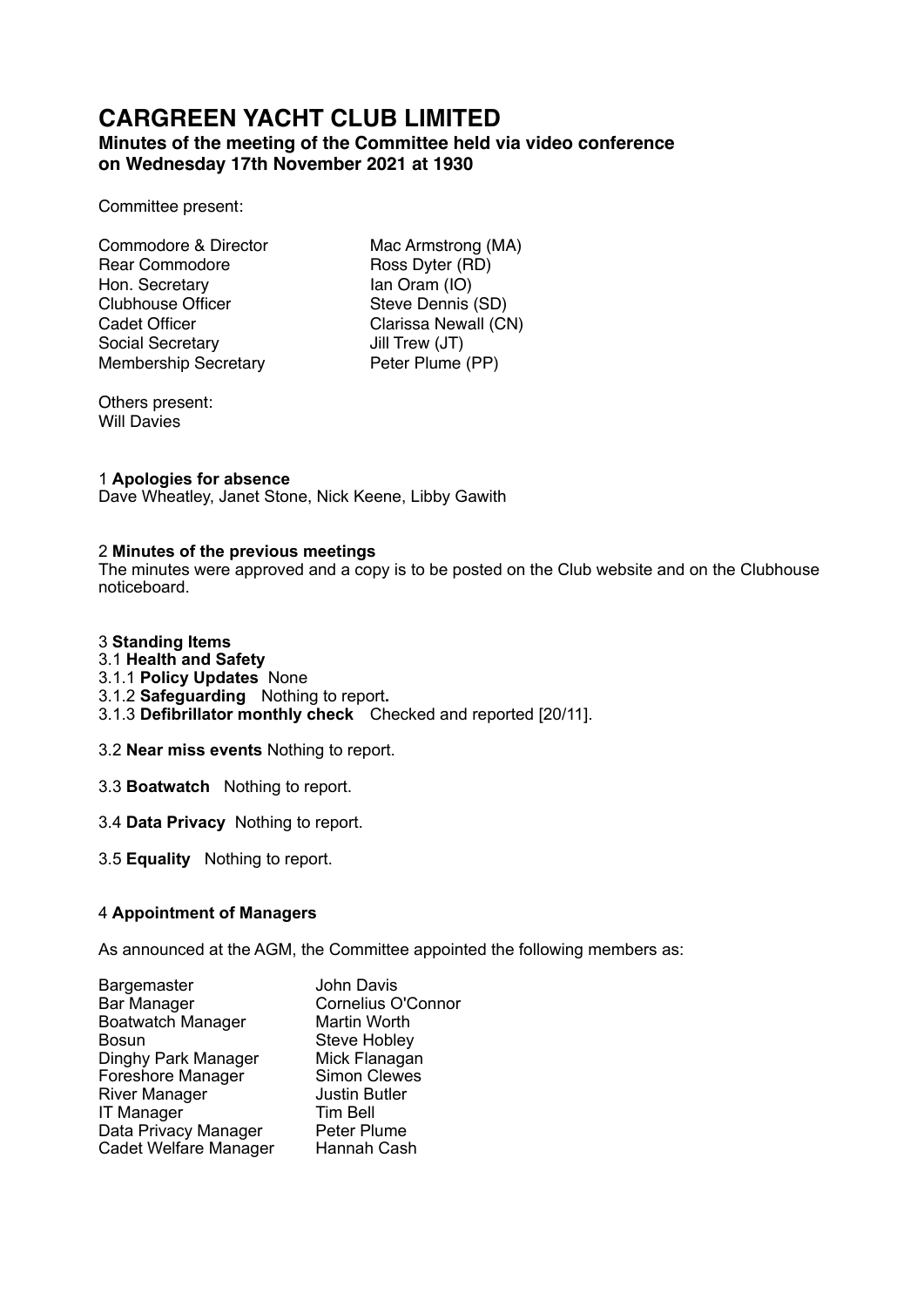Also, as announced at the AGM, the Committee re-co-opted Libby Gawith to the Committee to represent the Club in its dealings with the Marine Management Organisation (MMO).

#### 5 **Decisions taken in between Committee meeting**

5.1 The depression in the ground by the main gate was investigated and found to be a hollow probably an unused and so undocumented 'adit'. A contractor was instructed to place steel 'traffic' plates across the depression prior to remedial work [item 7.2].

5.2 At the end of the Dropbox free period [20/10 9.2] the decision was taken to continue on a monthly basis for a trial period of six months. The Committee confirmed the decision.

**IO** 

5.3 To take advantage of the short term availability of Torpoint Ferry chain the Bargemaster had been authorised to purchase one ton of chain [email appended].

#### 6 **Development programmes**

#### 6.1 **Causeway**

The last contact with the MMO was a month ago, there has been no further progress. Alternative avenues to progress the case are to be investigated.

#### 6.2 **IT - database system**

MA is to liaise with Tim Bell to organise a training day before members are requested to renew their membership.

#### 7 **Grounds**

#### 7.1 **Lease**

MA has been in contact with a member who is a solicitor (but not involved with the lease) to obtain details of specialist trust solicitors so that contemporary legal advice can be obtained.

#### 7.2 **Gateway**

MA reported that after discussion with the contractor following the investigation of the gateway depression [item 5.1] it had been agreed that the best course of action was to construct a subsurface cap of reinforced concrete and reinstate the surface. After a short discussion of alternative materials, the Committee agreed.

#### 7.3 **Southern boundary**

SD reported that removal was planned for the forthcoming week. He noted that further clearance beyond the end of the hedge would be needed before replanting. A working party is to be sought in about a month's time to help with the replanting.

#### 8 **Use of the Marquee over Christmas period**

JT reported demand for the marquee roof to be reinstated over the Christmas period both for Club events and for local events that would normally use the Clubhouse [eg the village walk refreshments], so that 'social distancing' would be possible. The Committee agreed provided that the weather was suitable.

#### 9 **Any other business**

9.1 SD recommended that despite apparently being covered by the original planning consent, a pre-planning application be made for the paving of the area under the marque. This had proved a successful method of handling potential objections to similar works in the past. The Committee authorised SD to make an application on behalf of the Club.